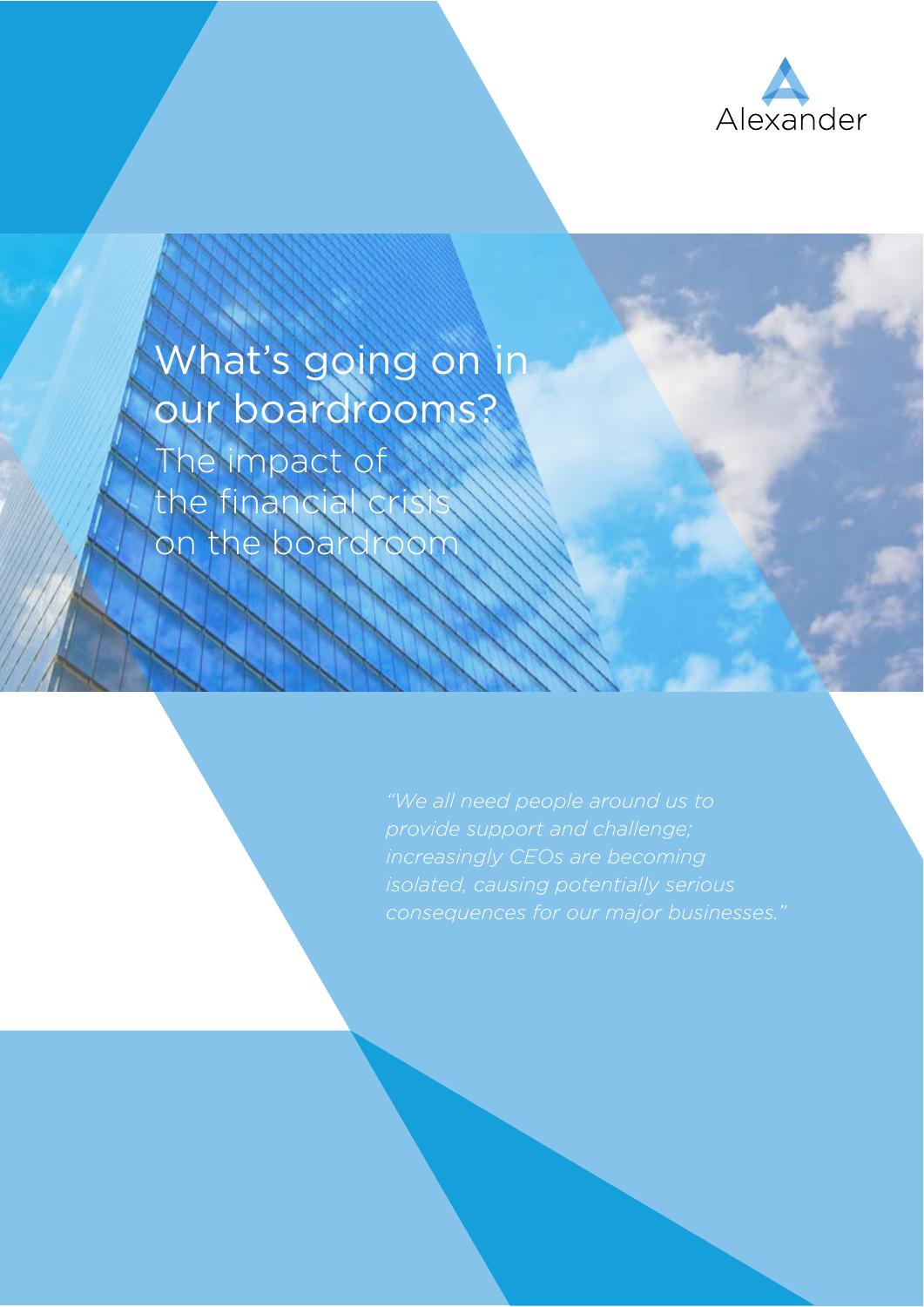### Introduction

In recent months John Ainley, Partner of The Alexander Partnership, met with a cross section of CEOs, Chairs and NEDs from diferent business sectors and sizes.

The purpose of the discussions was to understand what is troubling these industry leaders and what they make of the changes to the climate of governance and leadership through the financial crisis. Their insights and thoughts are summarised in this paper. The views expressed are those of the Directors interviewed. Their experience amounts to roughly 600 years of accumulated wisdom and not only provides insight into how they are feeling now, but also provides an indication of what the governance of 'UK plc' may face in the future.

| 02  | Executive summary                   |
|-----|-------------------------------------|
| 03  | The increasing pressures at the top |
| 05  | The changing role of the chair      |
| 10  | Paradoxes for CEOs                  |
| -13 | Changing dynamics in the boardroom  |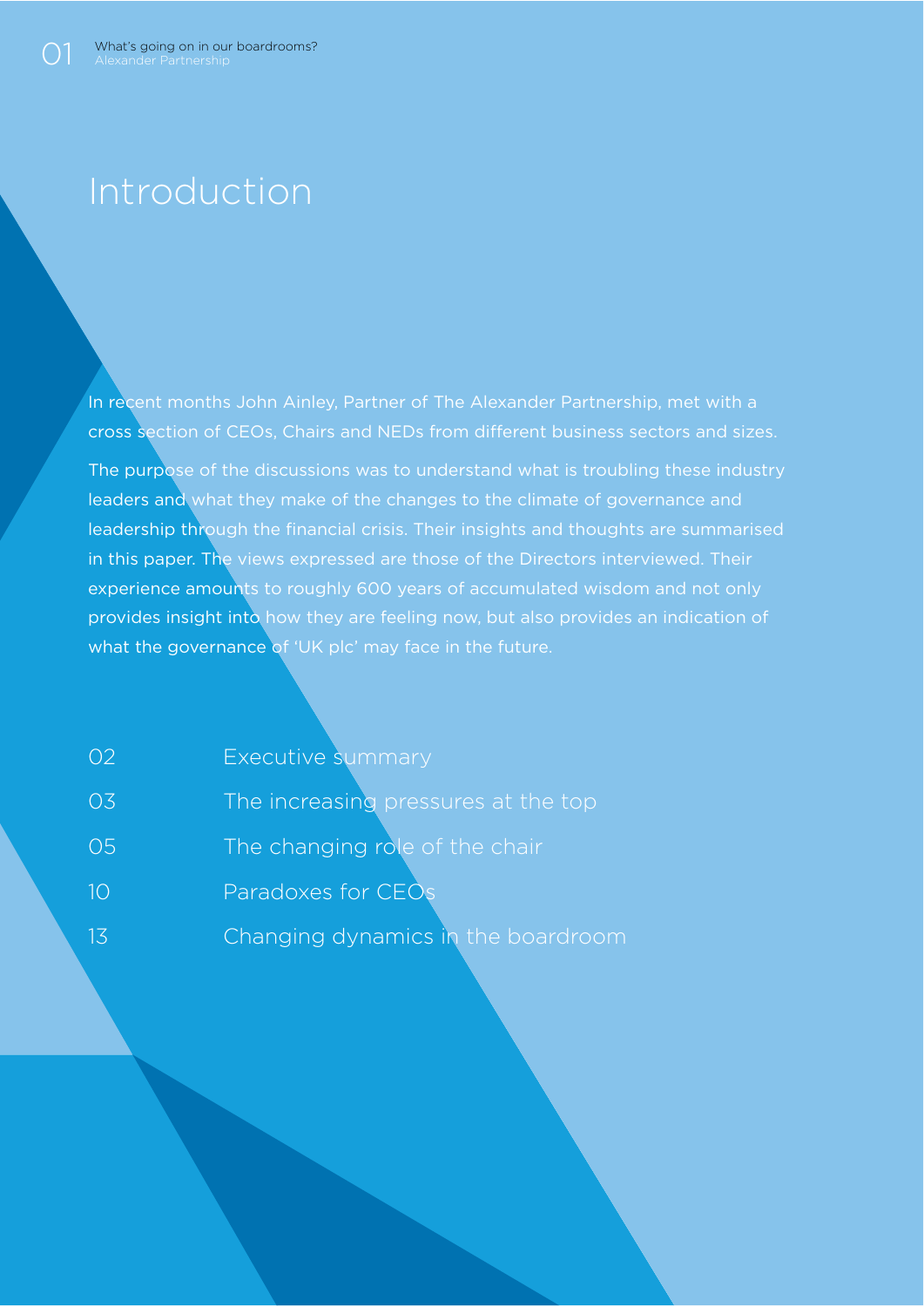### Executive summary

Much has changed in the world of corporate governance over recent years – some of it good. But we must be aware of the genuine concerns and fears being raised by the most senior members of our business community.

These can be summarised in four key points:

- The increased demands of corporate governance when combined with regulator, politician and press fervour are inhibiting governance and the injection of experience into vital roles in UK plc, and making senior positions less attractive to those who are most suitable for them.
- The unitary board system, of which the UK is so rightly proud, is being jeopardised by the need for NEDs and chairs to become almost a second line of executive. We are creating a two tier board system but with two tiers of executives.
- The increased focus on governance makes it harder to develop future CEOs and Executive Directors. NEDs no longer have the time for the arm-around-the-shoulder discussions with the CEO and, indeed, fear being compromised by such closeness. From where will our future leaders find their development and support?
- The stress to which our boards, whether executive or non-executive, are subject will cause good quality people to seek careers elsewhere, thus jeopardising the very entity that regulation and the government want to safeguard.

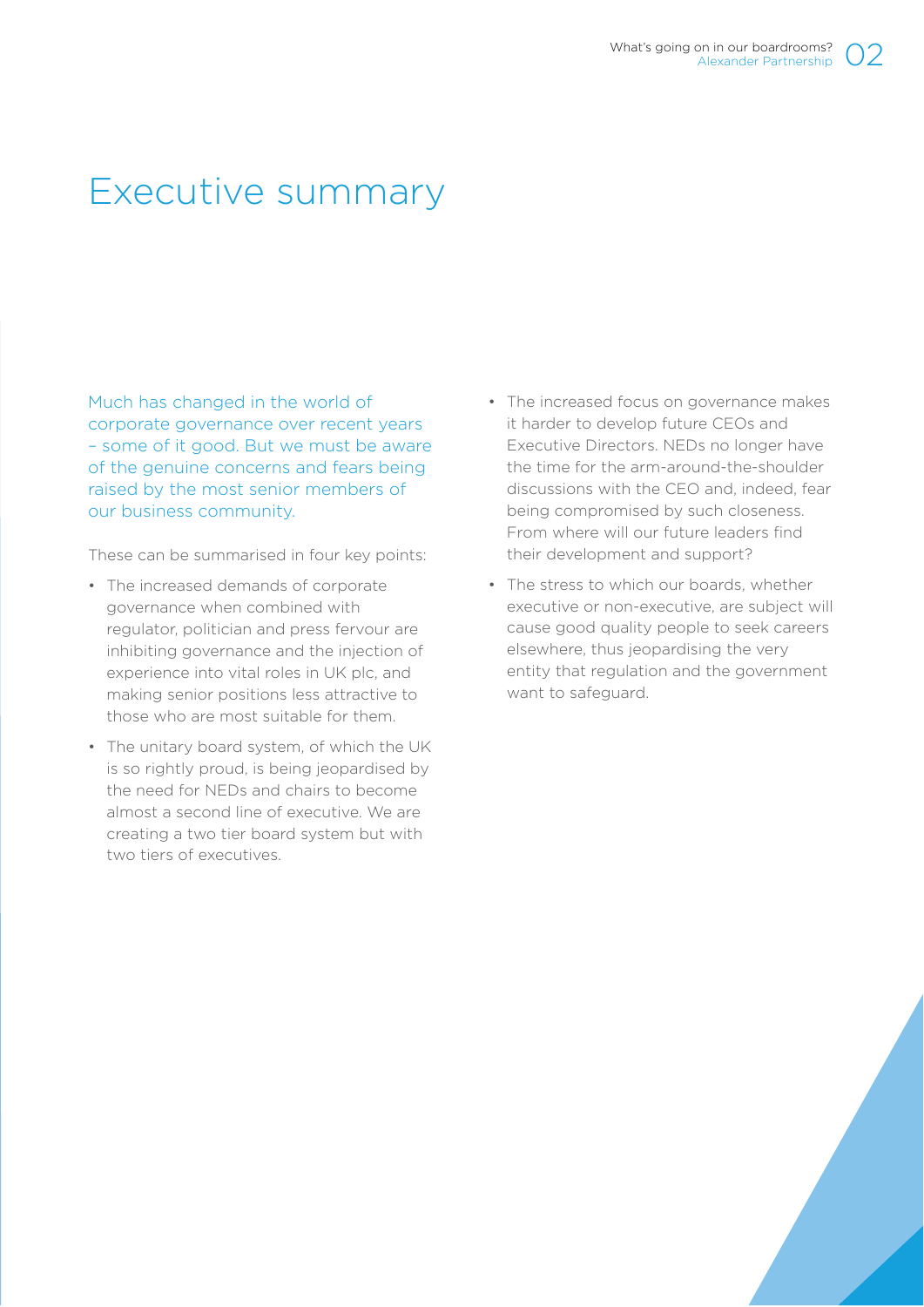### The increasing pressures at the top

#### Executive isolation

The new phenomenon of the isolated executive must raise concerns about the health and welfare of our business leaders. We are provided with stark reminders of the stress that can occur in the tragic suicide of Zurich Insurance CFO Pierre Gauthier in August 2013, and the increase in stress cases – most notably Antonio Horta-Osario, the CEO of Lloyds Banking Group and Sir Hector Sants, the recently appointed and then departed executive at Barclays and ex-CEO of the FSA. These events should make us think seriously about the support senior leaders are given. These are tough and demanding roles.

#### The demonisation of business

Things have undoubtedly changed in recent years. Many leaders complain of an antibusiness environment in the United Kingdom that does not exist in the United States, for example, and this antipathy to business and disdain for business people is not only adding considerable stress to the job but also making it increasingly difficult to attract talent. 'Why would anyone want to put themselves and their careers at risk?' one interviewee asked.

Many commented that there are more relaxing environments in which to work, such as the private equity sector, where a simple error of judgment or performance anomaly does not carry the threat of trial by media or even potential legal sanction.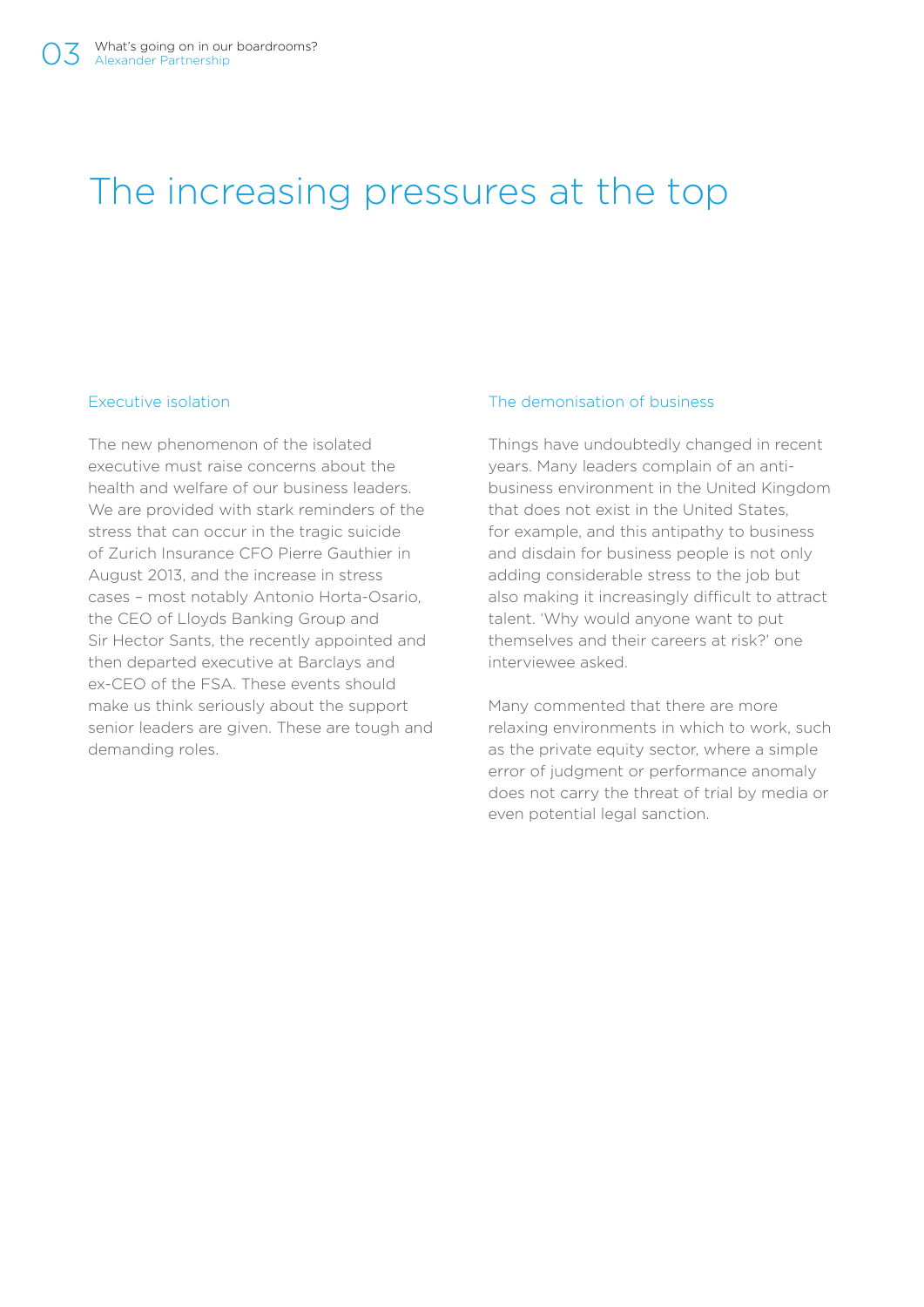#### A new morality

In the prevailing mood, many noted that ethical expectations are high, to the extent that even previous 'acceptable commercial practice' such as seeking tax concessions for investing in parts of the UK or elsewhere in the world, is now viewed as sharp practice. At best, this is thought not to satisfy the strictures of the new morality that is expected of multi-national institutions; at worst, corporations are open to criticism for tax evasion.

#### Driven by contribution

Perhaps strangely, though, senior people remain keen to fulfill these roles. Despite most being independently wealthy, all seek interesting areas in which to work; some look for the opportunity for acclaim, others the opportunity to put something back in the form of the development of executives, the advancement of a business and the maintenance of good governance.

But our business leaders are only human. There is a limit to the sacrifices they may be prepared to make to carry out such duties and responsibilities, especially when those sacrifices can come at great personal cost.

STEFANO PESSINA, OWNER ALLIANCE, BOOTS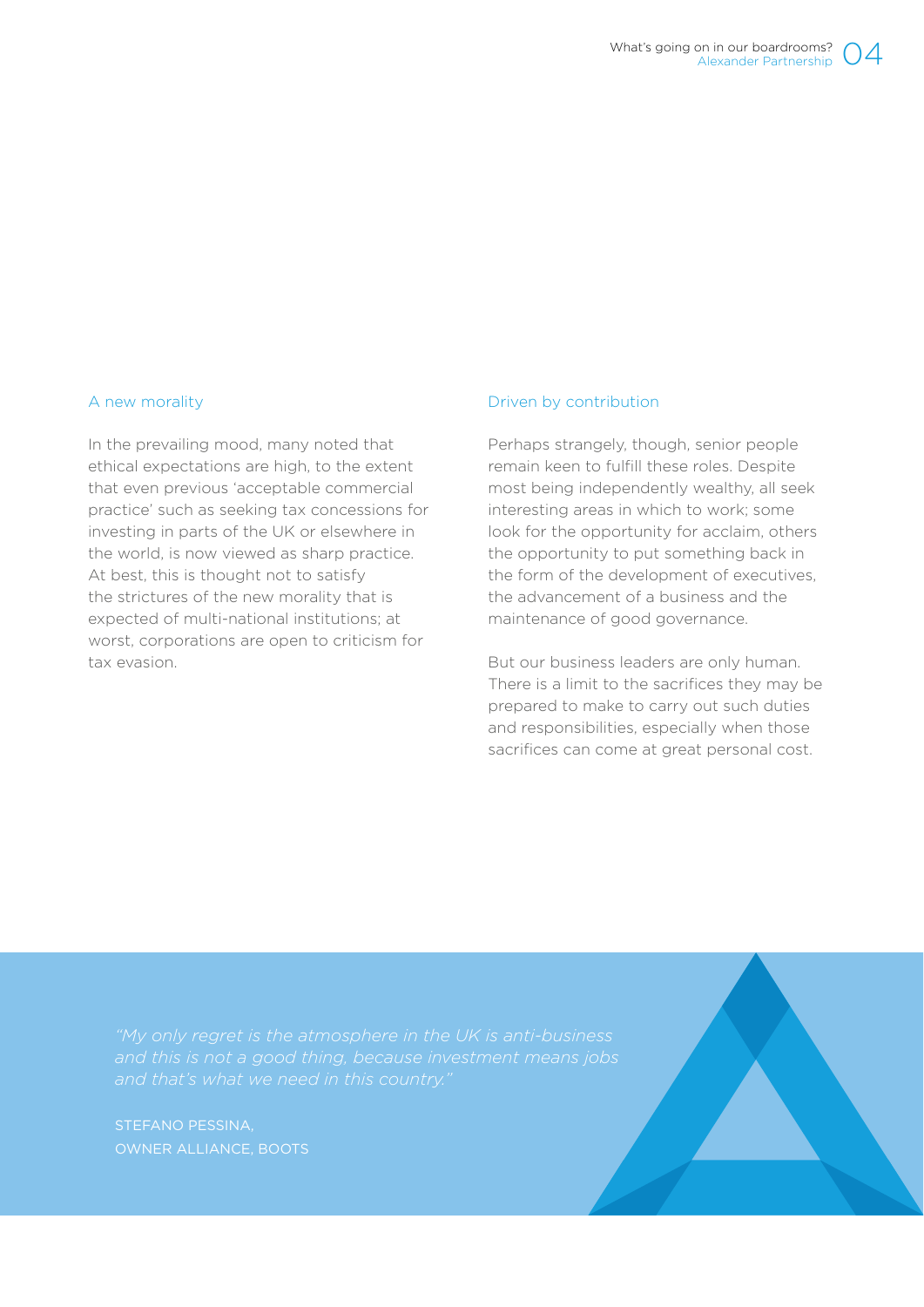## The changing role of the chair

#### Wrestling with sharks

Once, the chair of a plc was expected to do little more than place a gentle, guiding hand on the tiller, steering the business away from choppy waters and advising the CEO. No longer. Many commented a chair must now be captain, first mate, boatswain and stoker rolled into one and, for good measure, he or she is also expected to be prepared to jump into the water and wrestle with the occasional shark.

It is not just the levels of responsibility, personal accountability and involvement in the business that have increased substantially for company chairs in the last five years; there is the added threat of reputational risk and loss of office. Indeed, in the last five years more chairs than CEOs have been forced out of their companies.

#### The chair as pseudo-CEO

Chairs commented that the range of responsibilities now encompassed by the role is enormous – supervising governance; understanding and staying on top of detailed and often complex business issues; dealing with the thorny area of business ethics: managing reputation and brand; as well as the difficult task of maintaining relationships with key shareholders, the regulator, suppliers, politicians, the press, and their own NEDs. Furthermore, the role is increasingly industry-specific and, as a result, is edging closer to the more overtly operational side of business, making the chair almost a pseudo/second CEO. The remuneration of a chair is rightly ahead of the other NEDs but the role does not receive the same level of remuneration as the CEO, despite its similar levels of demand and accountability.

HELEN PITCHER, CHAIR, IDDAS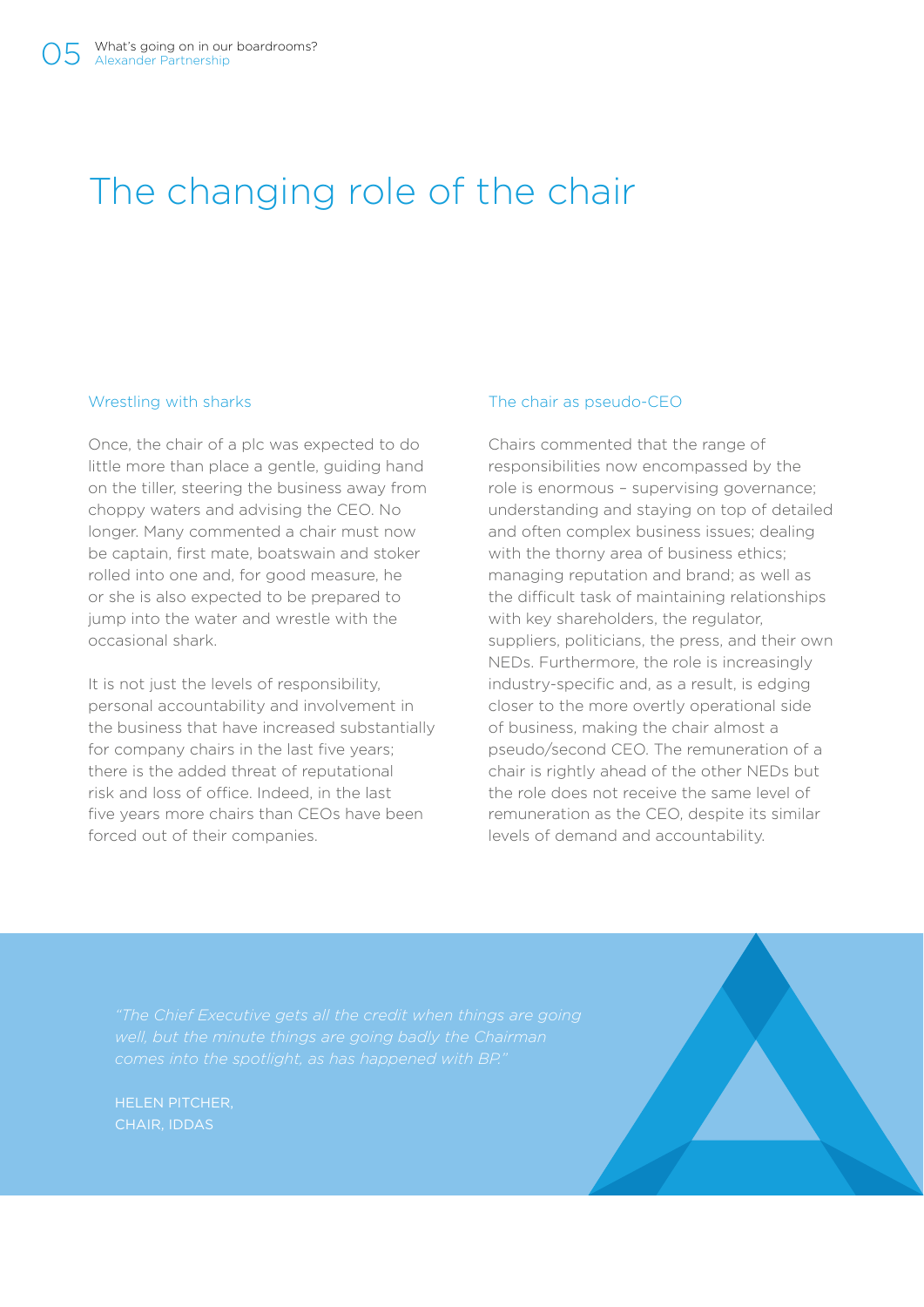#### A question of balance

These days a chair has to focus on the requirements of regulation and on delivering results for shareholders while still taking responsibility for overseeing the CEO's performance and development. At the same time, the relationship with the CEO has changed. The chair is expected to be a great deal more challenging towards the CEO than ever before and to be directive and interventionist as appropriate. Many noted that this requires a delicate balance, because these challenges and interventions must be undertaken without at any time appearing to undermine the CEO.

In short, the relationship with the CEO must be one that is neither too close – this is guaranteed to make the NEDs nervous – nor too distant – this undermines how the CEO is viewed by the remainder of the board.

#### A chair for all seasons

We have asked the question: 'Why would anyone be a chair?', but this also begs the question 'Who should be a chair?'. What type of individual is best suited to this increasingly multi-faceted role? Critically, any suitable candidate must already fully understand or be able to quickly gain a deep knowledge of the business.

While in the majority of cases company chairs are usually external appointees, bringing energy and an often much-needed fresh perspective to the role, some argue that an internal candidate has the distinct advantage of hitting the ground running because they already fully understanding of the business. Plus, to put it bluntly, an internal candidate is likely to 'know where the bodies are buried'.

The prospective candidate should, of course, come with the appropriate executive leadership experience and needs to be tough, prepared to act as the protector of the brand and the company's reputation, but also be prepared to accept accountability and to be much more deeply involved in strategy and operational issues than in the past.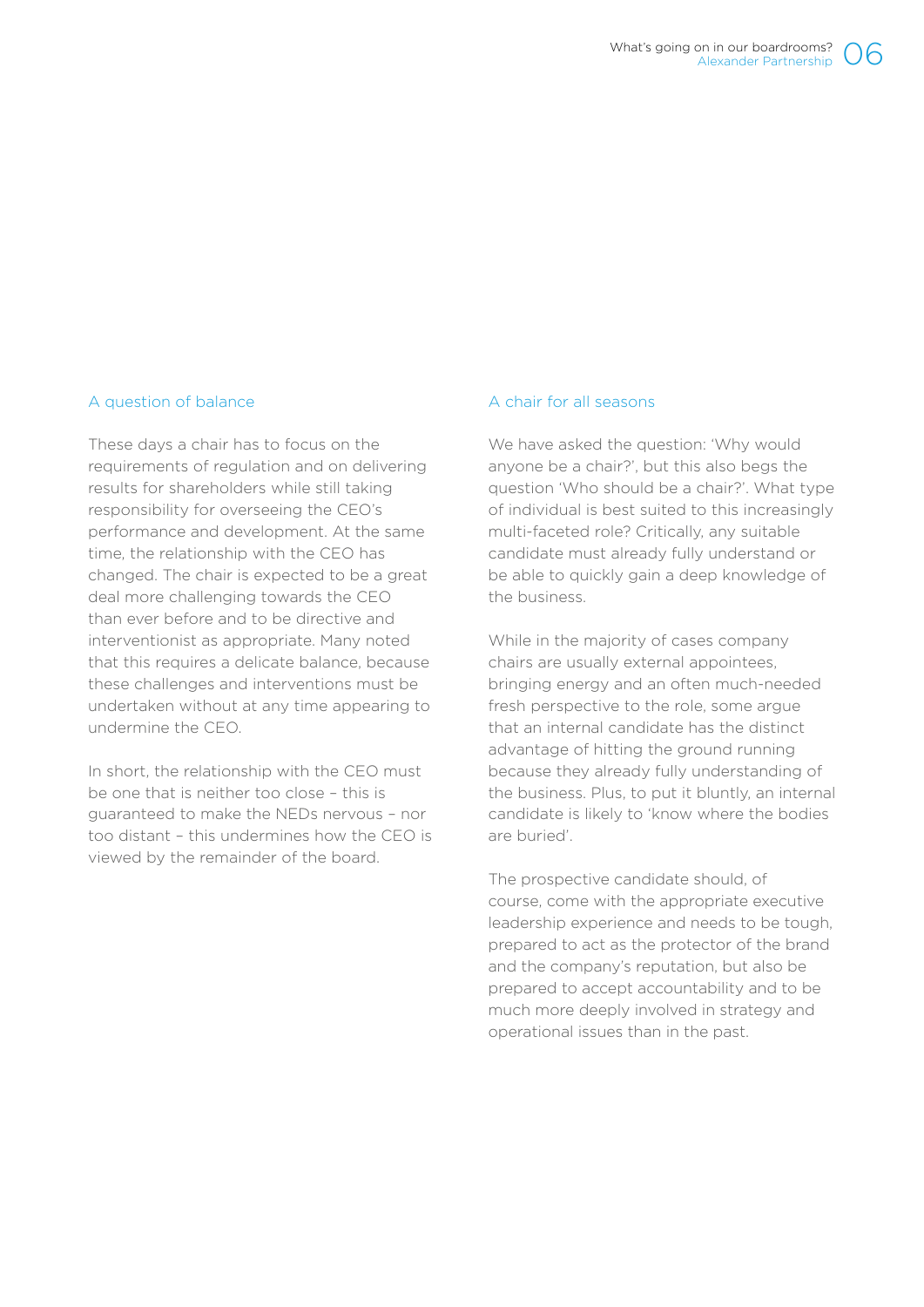#### An increasing commitment

Although of course the role varies from business to business, in FTSE 100 companies currently, the chair needs to be focused on the business at least two to three days per week and is expected to have a firm grasp of strategies and initiatives, bringing their wide experience and interest to bear on these.

At one FTSE 30 company, for example, the chair meets with the CEO once a week as well as speaking to him on a daily basis. At smaller midcap companies the role requires only about three days' work a month, although it could be argued that this approach could make the role very remote and render it difficult to cultivate all-important relationships with senior management. There is no one-size-fits-all solution, but among the prerequisites for the role are outstanding emotional intelligence and varied and wide experience.

A chair's role is to get the right team in place and to contribute to strategy, ensuring that concern about overly onerous government regulations does not completely remove the element of appropriate risk from decisionmaking or drive talented people away from accepting board positions.

#### Protect and involve

The chair manages the board in that he or she is responsible for board governance and investor interface on the board's behalf. When things go wrong, it is the chair who is expected to step in to protect the executive team, if such protection is justified. He or she is the judge of the executive and the privacy of that relationship is vital. When it fractures and things go wrong, the board will begin to feel exposed and very much at risk. To reduce the chance of this happening, chairs are working harder to ensure that their NEDs are fully engaged in the business and understand what is going on – so they feel involved in both the problem and its solution.

*"...The complexity of the banking industry is such that they need someone in the role of Chairman who is fully conversant with all aspects of the company's afairs. The case for an insider appointment has been strengthened by the fact that some of the banks that were hardest hit by the crisis of 2008-9 had a non-banker as Chairman."*

BUSINESS RISK: A PRACTICAL GUIDE FOR BOARD MEMBERS (IOD)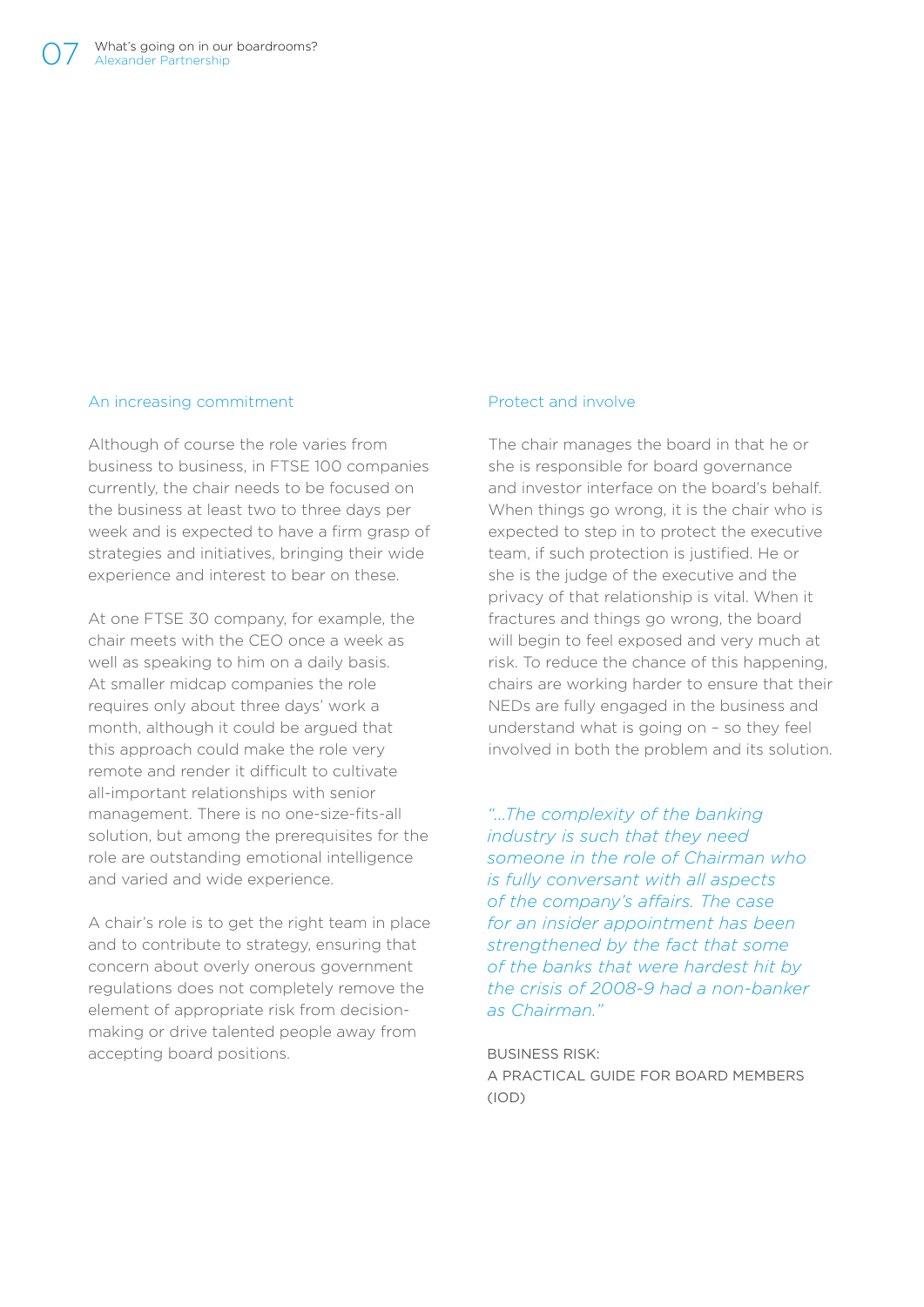#### Information is power

The chair gains insight from several sources. From the senior independent director (SID) he or she learns how the board is feeling, and shareholders and investors will also provide valuable information. However, a number commented that a proper board review with full confessionals to an outsider can be beneficial, further developing the chair's knowledge of their board. The recent requirement to hold regular reviews of the board and its members' performance is welcomed, although the increased supply of 'tick box' approaches to evaluation runs the risk of missing much of the nuance in the relationships and performance of individual board members.

Regarding the CEO specifically, it is the chair's job to discuss the CEO's performance with him or her and to plan for their development. Meanwhile, NEDs have a duty to ask questions about performance, as they arise. However, this vital developmental task is being made more and more difficult.

#### Chair as CEO coach

Many chairs commented that to fully take on the role of coach requires a great deal of engagement and involvement, and some of the chair's other responsibilities may suffer as a result. Nonetheless, the chair can be a tremendous mentor, given his or her width of experience and knowledge. And the real benefit of a coach comes from their independence from the company and its politics.

*"A dysfunctional relationship between the Chairman and the CEO, communication failures between the two or between the Chairman and the board, or the actions of an overreaching Chairman can all undermine efective governance."*

BUSINESS WEEK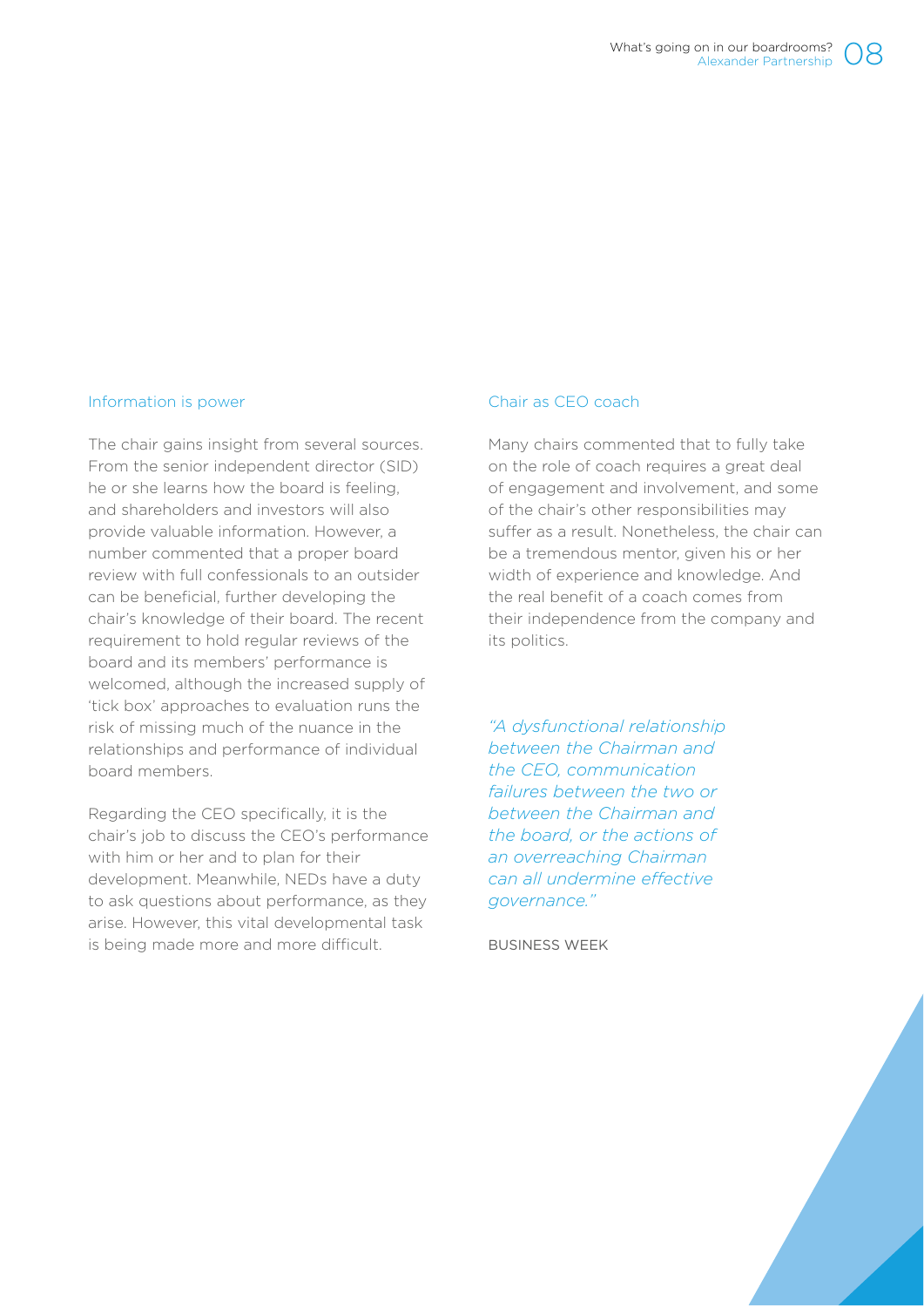#### Reputational damage

There is also a prevailing pessimism amongst directors, however, and some are wondering why anyone in future would want to take on the role of chair or NED, particularly in financial services or the energy sector. They reason that all businesses have cycles and it is merely a question of waiting your turn for a major problem or unanticipated underperformance to hit your business. In the event of such catastrophes, executives and their families can be exposed to press victimisation, the stress of which can afect a board member's health as well as their career.

Director of the Serious Fraud Office. David Green and more recently Vince Cable have talked openly about criminal charges being brought against NEDs and chairs in instances where things have gone badly wrong. It is clear that if criminal charges are introduced it is increasingly unlikely that people will want to put their heads above the parapet. Instead, they will take positions with private equity firms, enjoy the garden or work in the not-for-profit sector where they would not be subjected to such potentially damaging scrutiny.

*"If we're to get our economy back on track, we need to get* 

VINCE CABLE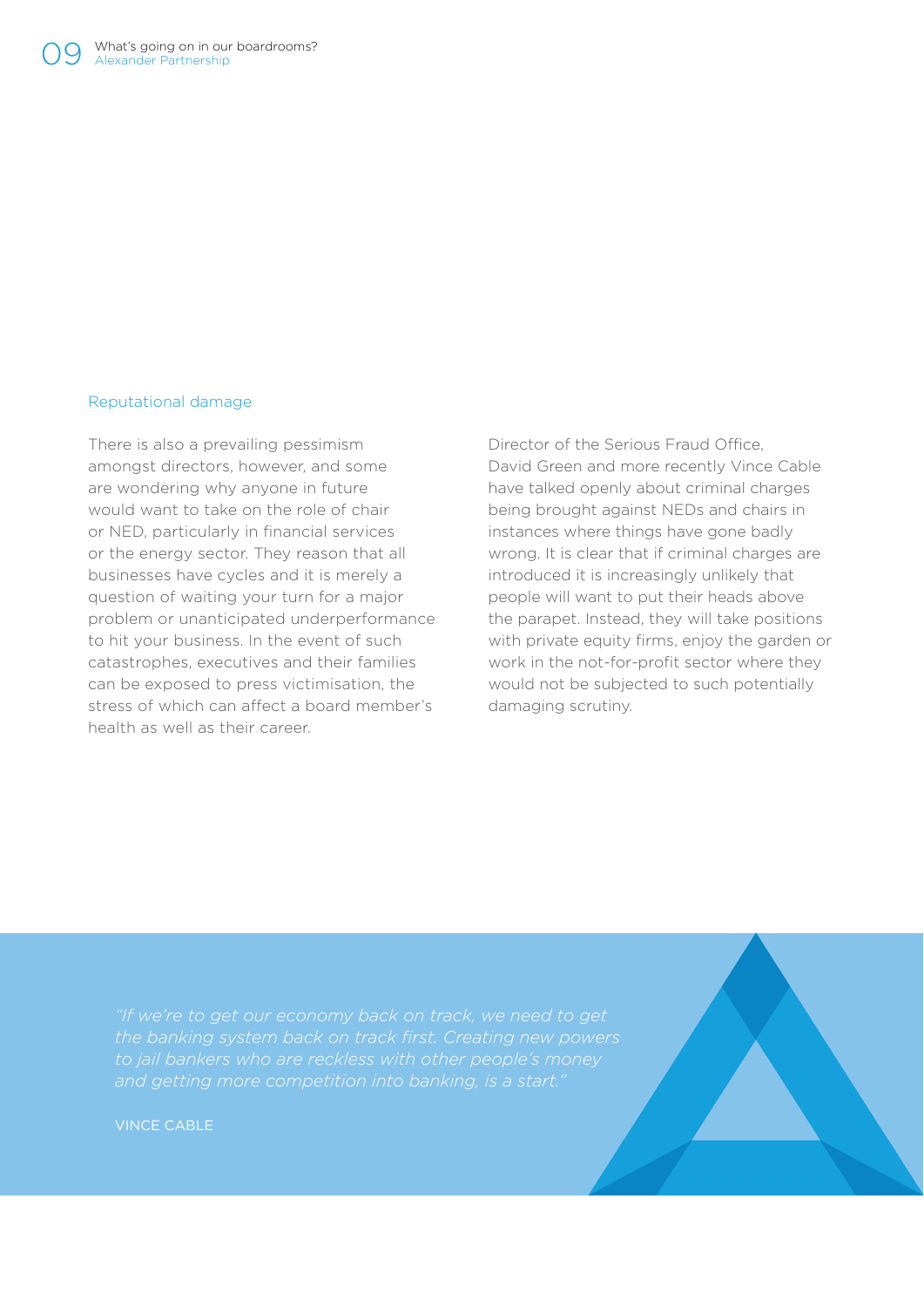## Paradoxes for CEOs

### The managerial merry-go-round

Just as for the company chair, the pressures on CEOs have increased immeasurably during the last few years, especially the pressure to deliver results in the short term. CEOs increasingly feel that unless they deliver positive results quickly, they will be out of a job. Many interviewed feel that the turnover of chairs and CEOs in public companies is too high and their tenures are too short.

In such an environment, executives are taking great risks with their careers. It is little wonder then that, like football managers, CEOs strive to put in place pre-agreed leaving settlements to compensate them for such risks. Nonetheless, in the current environment, they are subject to unprecedented criticism for seeking such arrangements.

*"Short-termism curtails ambition, inhibits long-term thinking and provides a disincentive to invest in research, new capabilities, products, training, recruitment and skills."*

SIR GEORGE COX, OVERCOMING SHORT-TERMISM WITHIN BRITISH BUSINESS

The short-term approach is exacerbated by the fact that businesses are increasingly being run from quarter to quarter, rather than for the longer term. Interestingly, several major businesses which do not need to adhere to the short-term approach – John Lewis, for example – are enjoying success as a result of playing a longer game. There is something of a contradiction here, since financial reward for the executive is increasingly focused on long-term results. Some are even calling for a ten-year deferral of bonus payments, despite the fact that business results are reported and discussed quarterly with analysts who are looking for a regular short-term performance.

### The blame game

In the face of enormous pressure from numerous stakeholders – regulators, shareholders, customers, press and staf – CEOs are generally feeling less secure in their jobs than they were five years ago. This has been especially the case during the financial crisis. Although many comment that regulators are as responsible as CEOs and chairs for the events of the last few years, they believe that regulators have become adept at placing the blame squarely on the shoulders of the other two. This has understandably made some CEOs extremely defensive.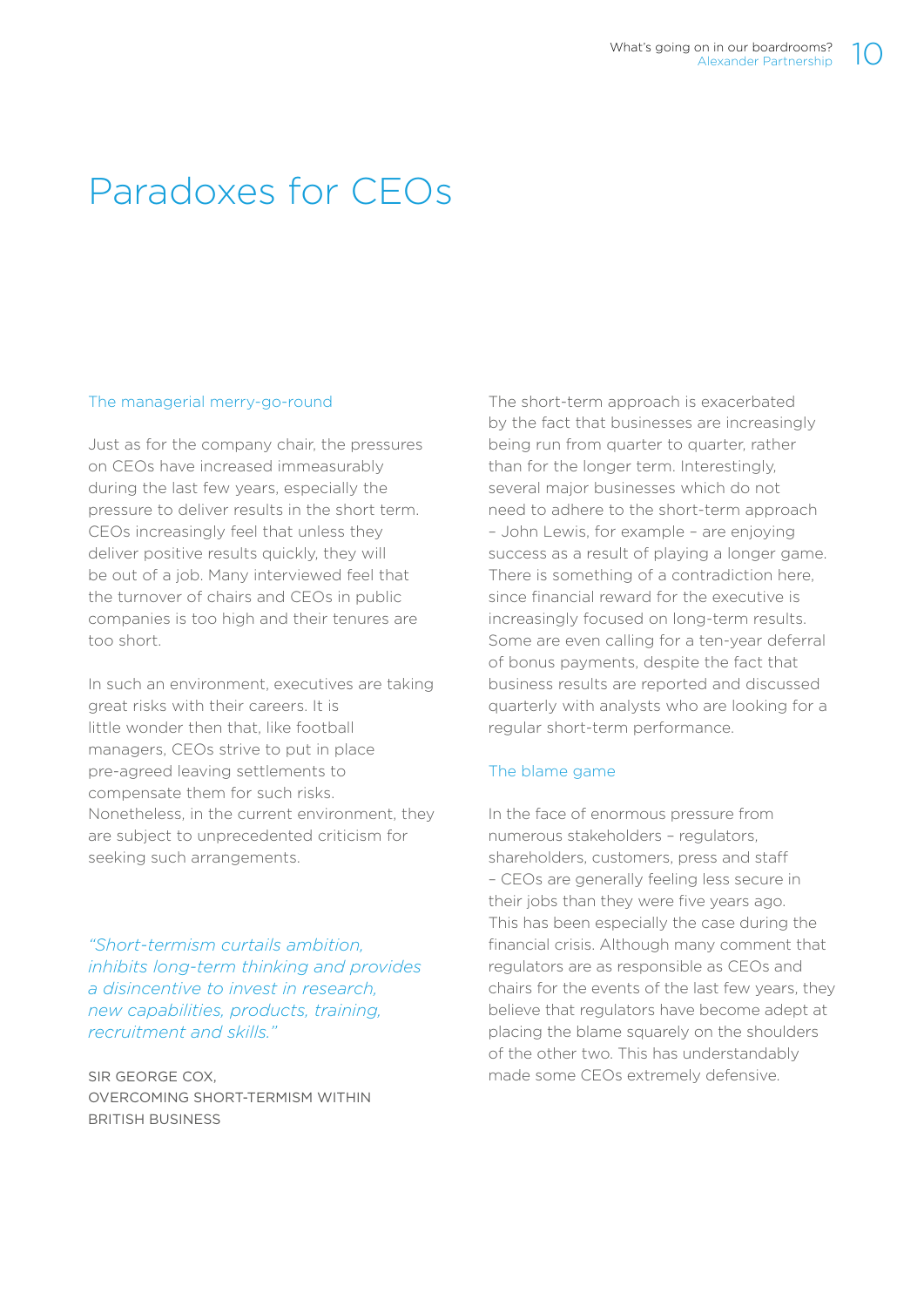#### Working together

In the past, the roles were clearly defined and delineated. The chair was responsible for the board and the CEO for the business. Now this has changed, and the chair must be deeply involved in all aspects of the business, while a financial services CEO, for example, is typically embroiled in governance for around two-and-a-half days a week, mainly because of the impact of regulation and risk.

CEOs comment that their positions are often lonely and remote and they need a partner, not a disengaged governor for a chair. The relationship was once analogous to that of 'coach' and 'athlete', where the chair was the coach. But now the chair has to be seen to be independent and separate from the CEO, although he or she must still be available to act as a sounding board. If the CEO and the chair seem to have too close a relationship, NEDs are liable to worry about the independence of the chair and consequently the governance of the firm.

An abrasive or frustrated group of NEDs can quickly become overly confrontational or challenging to the CEO, risking the CEO becoming disenchanted and perhaps leaving the job – adding considerably to the NEDs' workload in the short term. Another undesirable result of a 'difficult' board is that the CEO might use the board's recalcitrance as an excuse for inactivity, or seek to take risks that have not been fully discussed. 'I could never get this past the board', he or she might say. In fact, if a CEO feels that the board is not supportive, or that he/she is being distanced from it, it is his/her duty to force a frank and honest discussion with the chair.

*"The relationship [between Chair and CEO] only works if the two people are clear about what they are responsible for, recognise the value of each other's contribution, and have mutual respect. Ideally they should be complementary both in temperament as well as in background and experience."*

BUSINESS RISK: A PRACTICAL GUIDE FOR BOARD MEMBERS (IOD)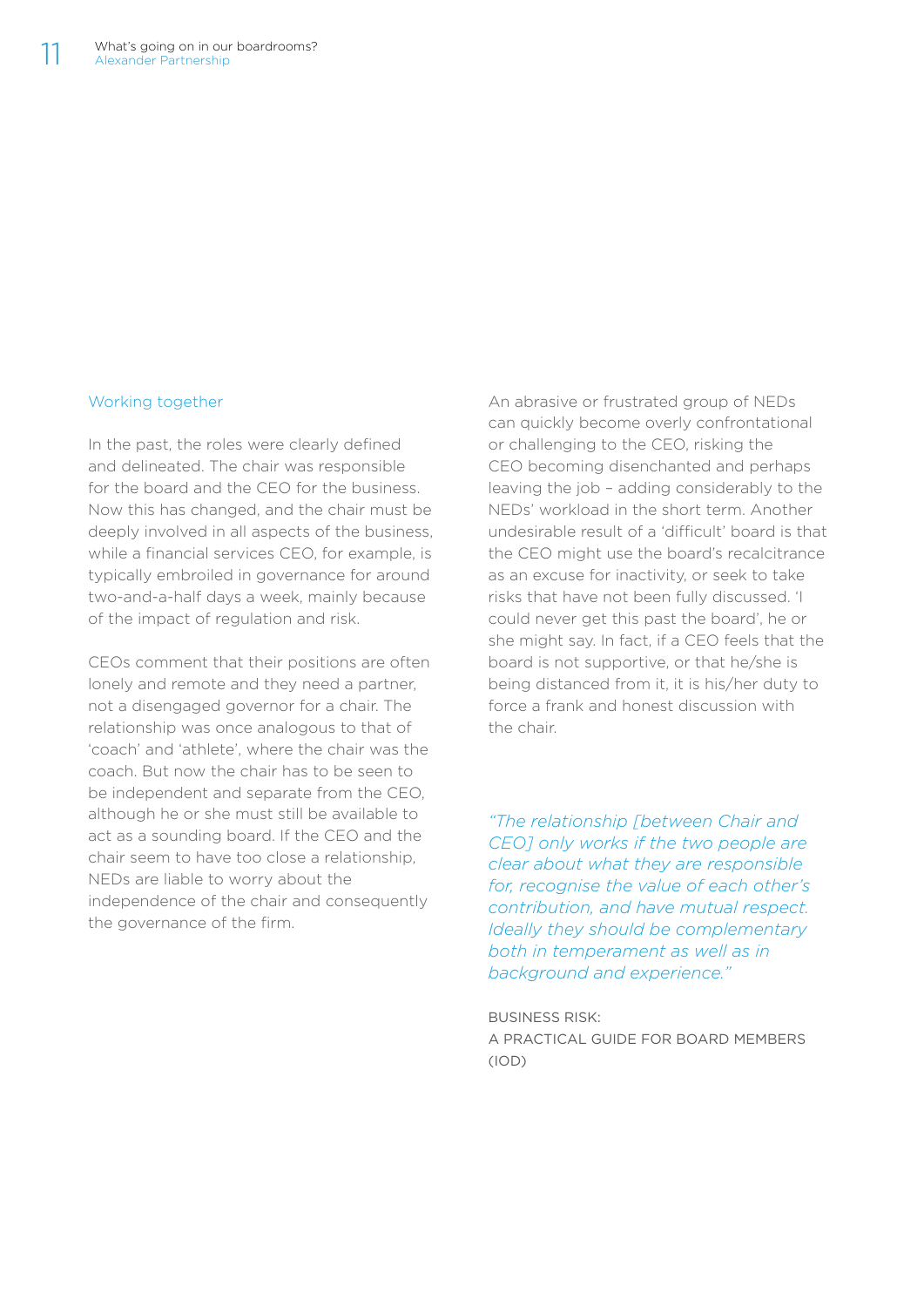#### Accessibility

Additional pressure and workload for the CEO arises from the use of social media by customers who, with the democratisation of communications, seek and expect instant access to CEOs and senior management to resolve problems. Failure to respond immediately can result in a complaint being posted on a public website, doing long-term damage to a brand. What's more, these comments can remain in place for a long time, whether the problem has been dealt with or not. This type of pressure is forcing executive teams to communicate more efectively and rapidly then they had been accustomed to previously. In many cases executives are on call 24/7.

#### People skills

With the insecurity felt by many workforces – driven by corporate restructures and the economic environment – the CEO's ability to inspire, engage and motivate in the face of uncertainty and ambiguity is increasingly important. Coupled with this, the role of CEO is becoming even more outwards-facing, with the importance of communications with the press, regulators, consumers and other key stakeholders. However, many CEOs with technical and financial backgrounds can lack these core communications skills. In some instances the chair can support the CEO and even play this role to some extent. But CEOs increasingly need to be great 'people leaders' while also being great stewards of their enterprises.

*"The real team in fast moving companies,* 

SIR ARCHIE NORMAN,

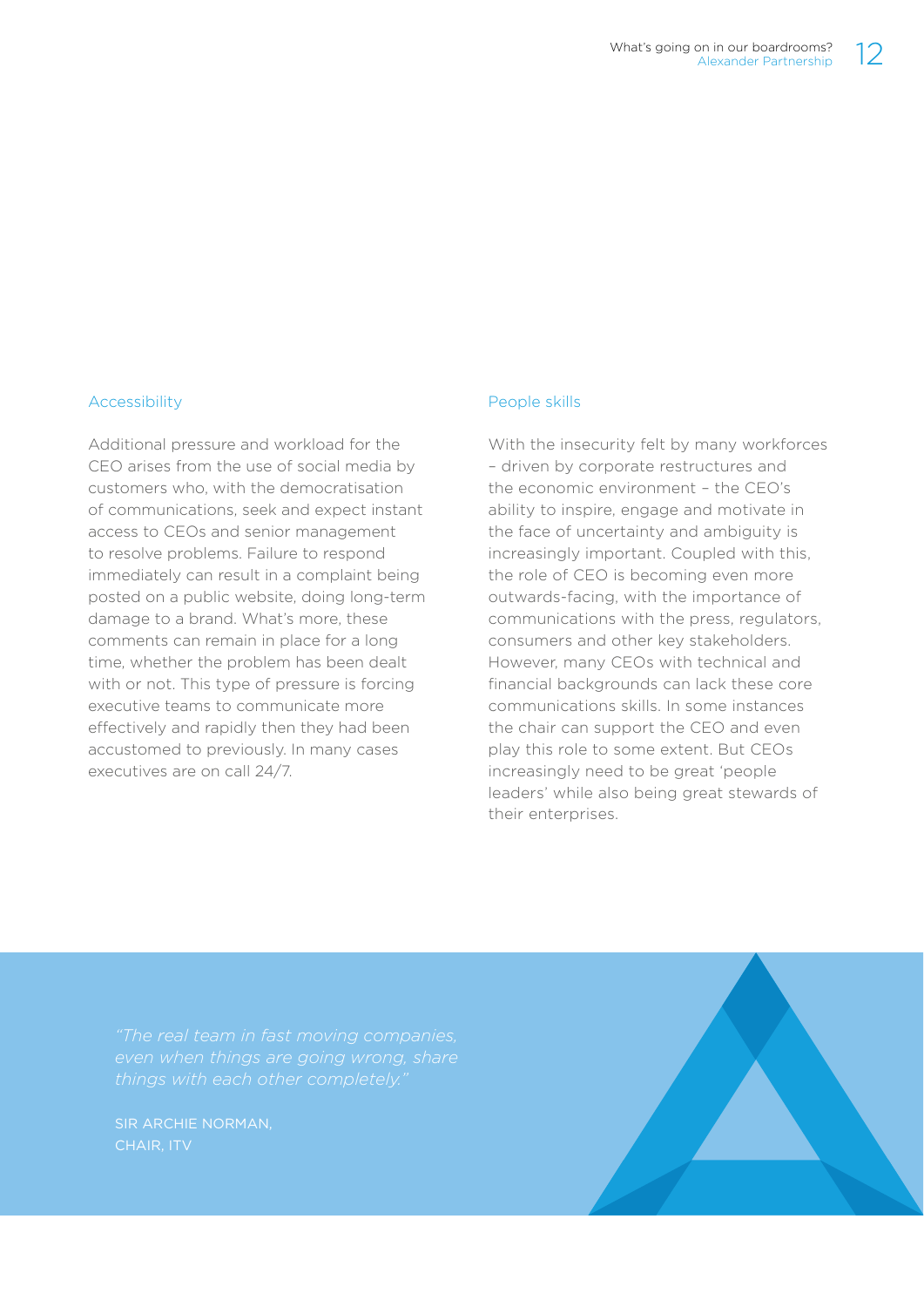### Changing dynamics in the boardroom

#### NEDs – an increasingly demanding role

In the past, NEDs were seen as something of a 'necessary evil', a group to be 'managed', but this has changed. The Walker Review of Corporate Governance of the UK Banking Industry provides wise counsel on the subject of non-executive directors, recognising the demands on the role in terms of time and commitment, as well as the depth of knowledge required about a business.

Walker recommends NEDs should work at least thirty days a year. Given that, on an hourly basis, NED pay is very low for the responsibility involved, they should receive greater remuneration.

The Saltz Review of Barclays' Business Practices suggests an increased amount of time should be devoted to the NED role – between fifty and one hundred days a year – but adds that it would be difcult to find people who would be prepared to give so much time to it.

*"Increasing levels of boardroom regulation and risk have placed greater demands on the non-executive director (NED) community. The days of turning up for a quick hour and a good lunch are long gone..."*

SIR BRYAN NICHOLSON, FORMER CHAIRMAN OF THE FINANCIAL REPORTING COUNCIL

#### Risks

NEDs are, naturally, very concerned about their reputations, which are increasingly being threatened by the wise-after-theevent attitude of some politicians and the press towards plc boards. As a result, it has become more difficult to recruit NEDs for financial services plc boards.

The change is also afecting the way NEDs perform in their role. Faced with juggling the paradoxical elements of regulation, judgment and experience, many NEDs feel it safer to stick to the rules as closely as possible. This, of course, removes a great deal of creative thinking from their actions and decisionmaking. Moreover, the impending threat of legal action and even criminal charges for mistakes inevitably discourages talented people from coming forward. This has persuaded some NEDs – aware that every company will go through a sticky patch and fearful of the damage to their reputations as a consequence – to turn increasingly to positions on the boards of private companies and 'safer' unregulated sectors.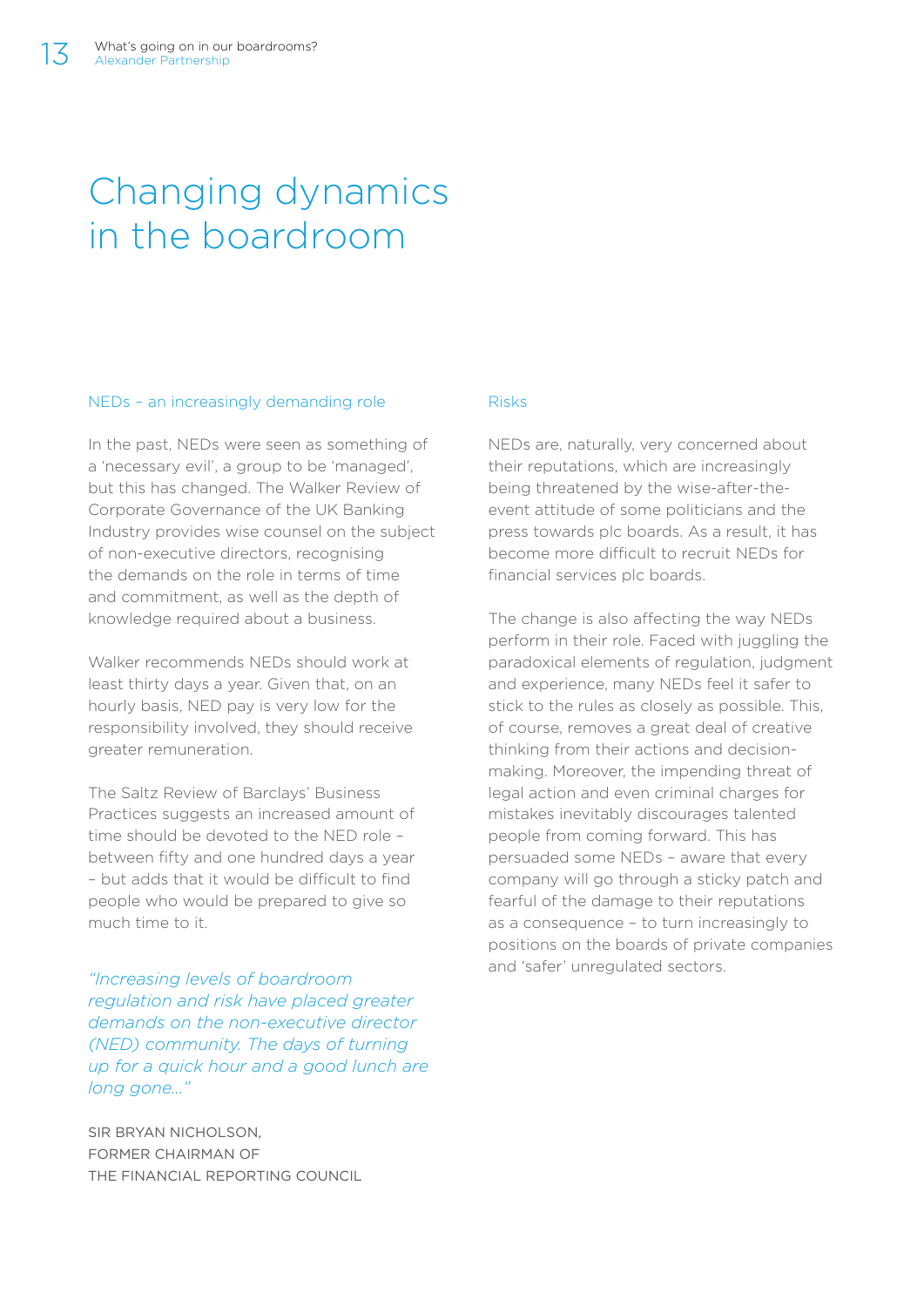The levels of responsibility and personal accountability, particularly in the finance sector, have increased substantially. Finance NEDs are at risk of exposure to negative press comment and unreasonable criticism from politicians. The reputational risk involved and the personal liability of a non-executive director is exactly the same as that of an executive director. This, however, has given some NEDs an unbalanced view of their duties and leads to their spending time challenging instead of providing support for the CEO, which is an important part of their role.

#### End of the old boys' club

NEDs increasingly require a specific skills set. They need a substantially greater knowledge of their business than ever before. It used to be enough for a NED to possess good general experience; now he or she needs deep and specific sector knowledge. This knowledge is partly technical – although that type of knowledge can be brought in – but it mainly consists of knowing the business well enough to understand when to challenge and when to be supportive.

Most NEDs used to rely only upon what they were told by the executive. Now they need to know enough about the business to be able to pose challenges. They need to commit time and energy to meeting and listening to the workforce in order to find out what is really going on in an organisation. In short, in these post-financial crisis times they have to take the role very seriously.

Consequently, NED appointments are now much more considered than in the past and there are regular formal checks on performance via annual internal reviews as well as external reviews every three years. These changes have served to destroy, once and for all, the 'old boys' club' ethos of the past and have helped to raise boards of financial institutions to a more professional level. There are now thorough induction processes for NEDs and they no longer have the luxury of learning on the job.

Being a board member for the first time can have its difficulties and new NEDs often struggle during their early days to make the most helpful contributions. It takes time to learn the skill of efective challenge and support to the executive team. Typically, a new NED errs too much on the side of forensic and overly detailed challenge rather than using his/her experience to guide, support and challenge.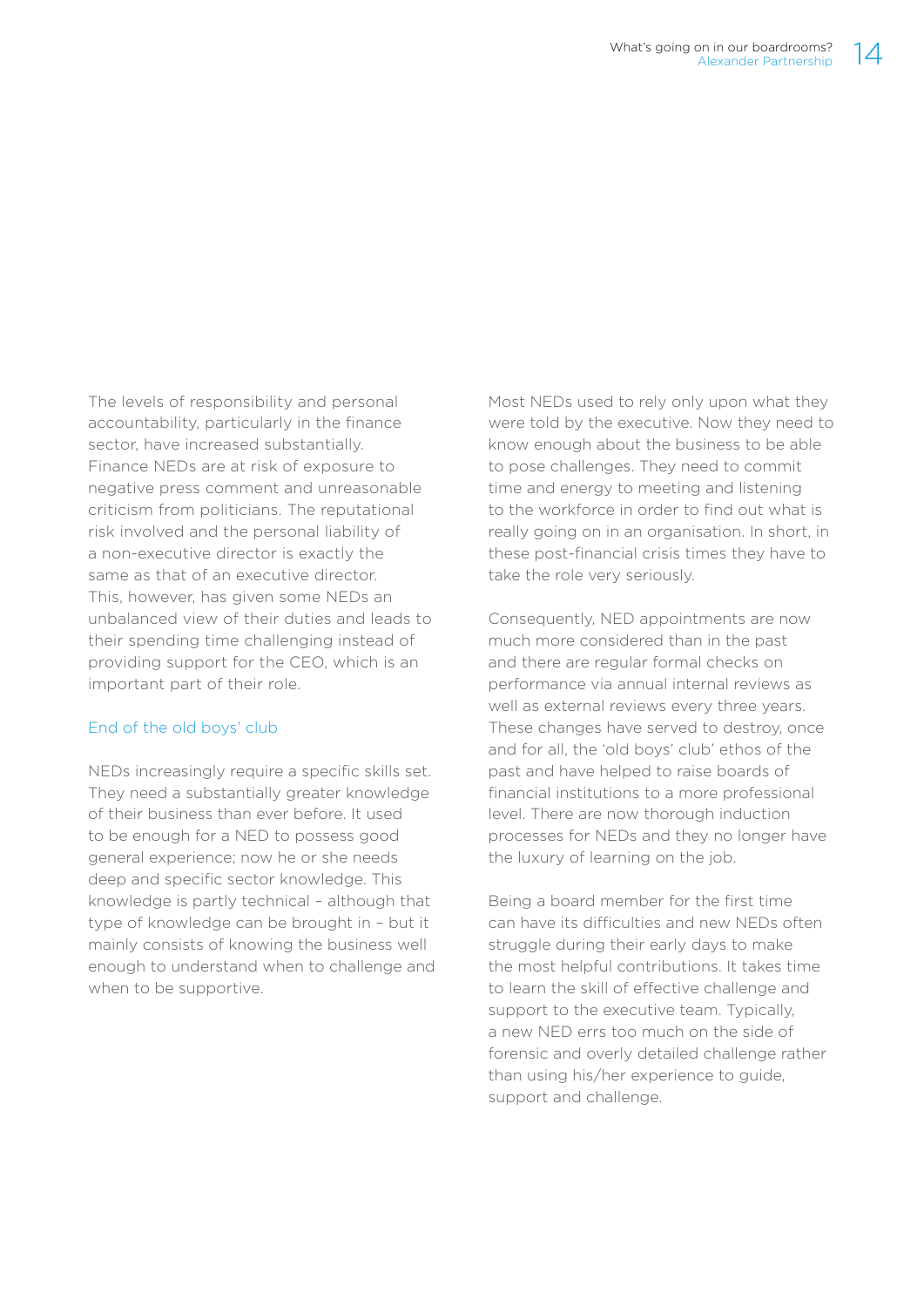There is an enormous desire amongst NEDs to ensure that they are doing the 'right thing' – currently be defined as providing shareholder value and displaying ethical behaviour. In fact, the amount of regulation now in force has shifted the NED role towards being one of governance, of policing the business.

Diversity is vital for a board, particularly diversity of experience. However, a few interviewees commented that the recent rush to make boards gender-diverse has resulted in the appointment of some women who are not yet 'board ready'. This can be detrimental to the reputation of the vast majority of capable and suitably experienced women who are already holding board positions. It also runs the risk of denuding the talent bank of experienced women while ignoring some talented males.

The focus should, instead, be on providing appropriate executive development for women so that they can become NEDs with the right experience and skill set over time.

#### The SID – Mr or Ms in-between

The senior independent director's role is a tricky one. Like the chair, he or she has to be challenging but also have the ability and the standing to act as a sounding board for other directors. As with other roles, that of the SID now brings more responsibility, personal accountability and reputational risk than ever before, adding more stress and undoubted complexity to the role. The key job of the SID is to keep the chair informed about the prevailing mood of the board, but these days SIDs have more power and influence and some act as an independent liaison point with shareholders.

*"The overall time commitment of NEDs as a group on a FTSE 100-listed bank or life assurance company board should be greater than has been normal in the past."*

THE WALKER REPORT: A REVIEW OF CORPORATE GOVERNANCE IN UK BANKS AND OTHER FINANCIAL INDUSTRY ENTITIES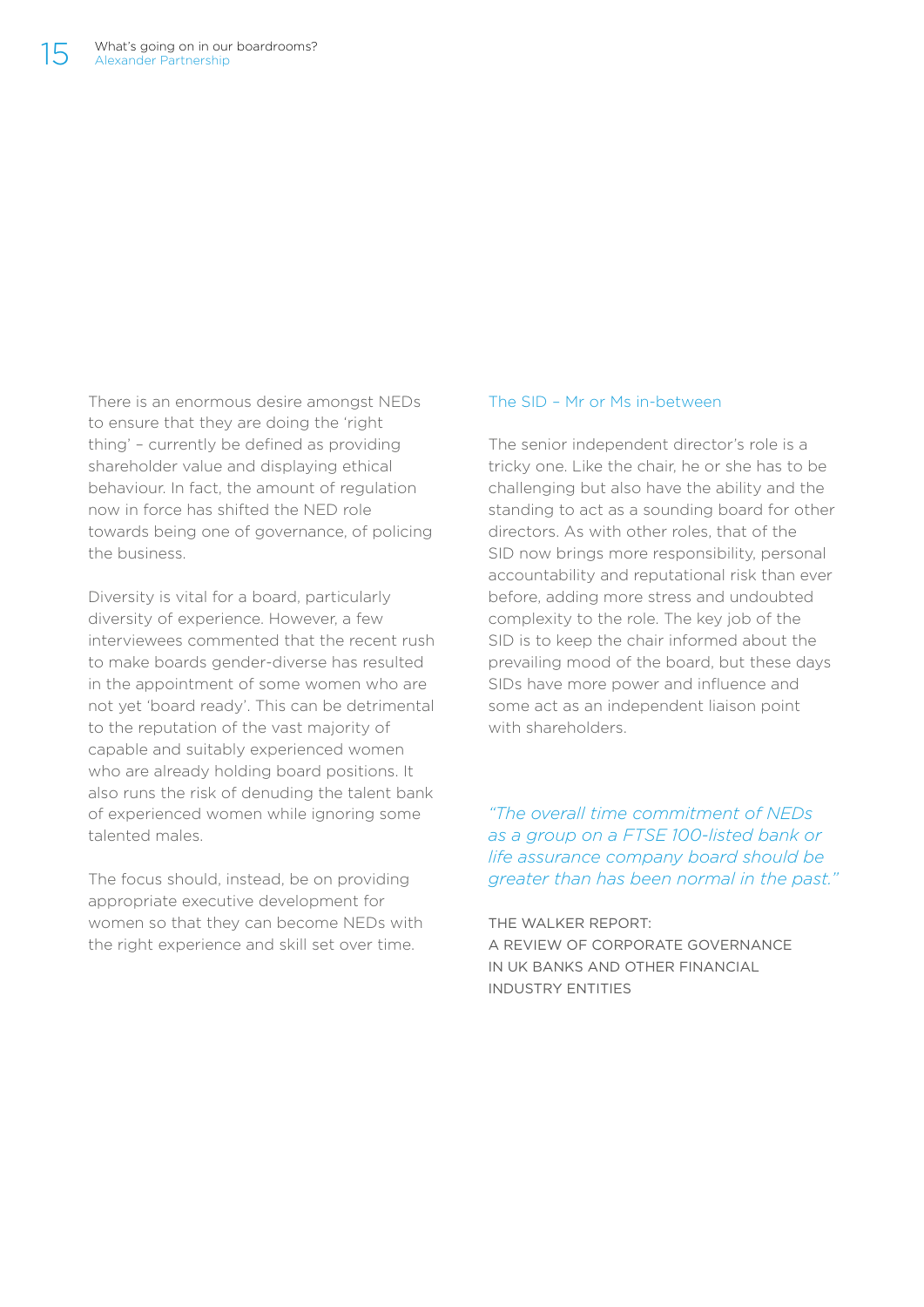#### SID as lightning rod

The CEO who considers him or herself to be infallible can be one of the key causes of board disunity, leading NEDs to hold diferent views about how to deal with the problem. Often a period of sustained success leads to over-confidence, which can then lead to reluctance on the part of the CEO to listen to others and sometimes on to dramatic subsequent failure. Another threat lies within the relationship of the chair and the CEO. There is a danger that they might get too close; it is essential that this relationship preserves a delicate balance of mutual respect and support, but there must also be challenges and honest criticism within it.

*"The principal role of the Senior Independent Director (SID) is to support the Chairman in his role; to act as an intermediary for other Non-Executive Directors when necessary; to lead the Non-Executive Directors in the oversight of the Chairman and to ensure there is a clear division of responsibility between the Chairman and Chief Executive."*

HSBC.COM

It is always vital to remember that the chemistry between the chair and CEO has to be right – the chair must make every effort not to be either a relentless critic or an adoring fan; there must be trust and mutual respect and they must share the understanding that they are working for the good of the firm and not for personal aggrandizement.

Many of our interviewees noted that it is in managing such areas that the SID really earns his or her spurs. For general board wellbeing, it is advised that a review be held in which each director discusses the other members of the board and its actions in a full 'confessional' with an outsider and the SID has to do the same for the chair.

In conclusion, the SID should act as a lightning rod for the board, but should also ensure its independence of action and decision-making. For most of the time, the SID will have little to do beyond his/her NED duties, but the role can very quickly and very suddenly become extremely significant in maintaining the integrity and efficacy of the board.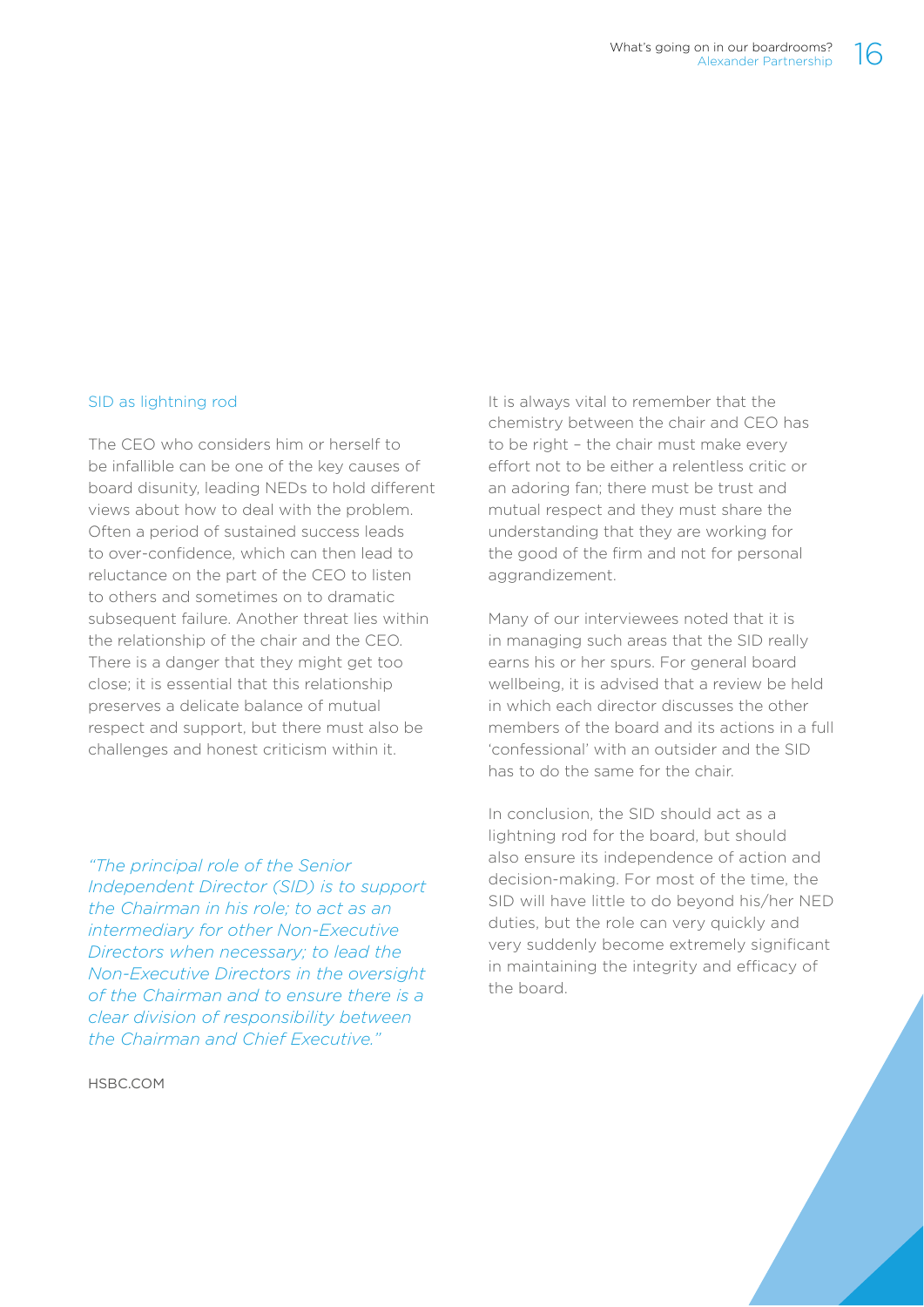#### Other stakeholders

Politicians have, in recent years, become severely and many say unfairly critical of the boards of large businesses, passing blame that they invariably should share onto regulators and the management of companies. Many also see the UK press being typically and, at times, unhelpfully aggressive towards individuals and businesses they chose to pillory. This could be said to be a positive aspect of our democracy and an example of the way in which we insist on a free press, but it is wearing and can be devastating for both individual and company reputations.

*"Before 2007, the only time there was a speech about regulation from the prime minister was when there was an attack on the FSA for over-bureaucratic regulation. That was the climate in which the regulators operated. It was extraordinarily difcult. They knew that if they were tough on a bank, the Chief Executive would go straight to No 10 or No 11 and say: "This was an attack on the UK's most successful industry"."*

SIR MERVYN KING, FORMER GOVERNOR OF THE BANK OF ENGLAND